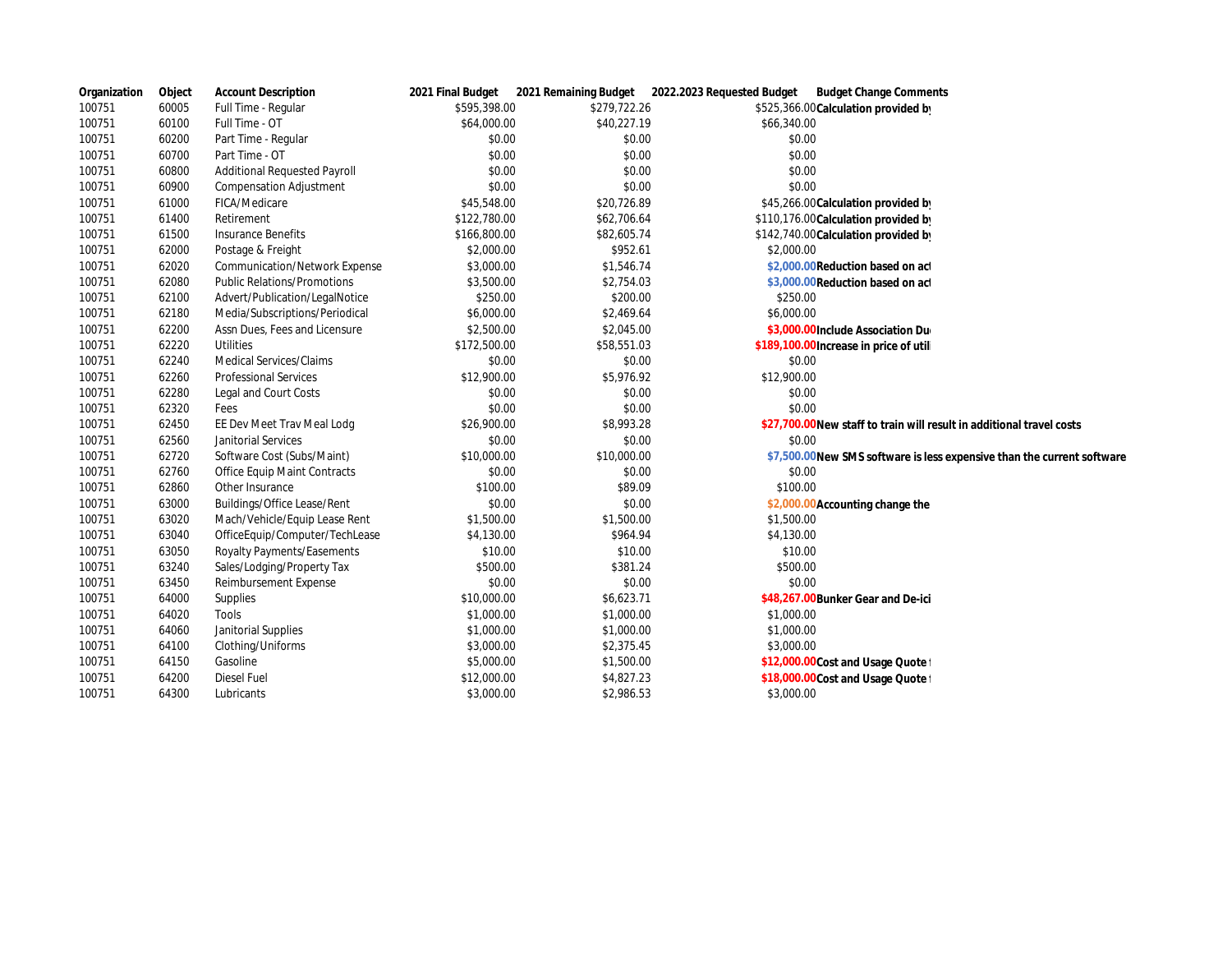| 100751 | 64700 | <b>Medical Supplies</b>       | \$250.00       | \$140.10   | \$250.00                                                                       |                                        |
|--------|-------|-------------------------------|----------------|------------|--------------------------------------------------------------------------------|----------------------------------------|
| 100751 | 65000 | Vehicle/Equip Repair/Maint    | \$29,000.00    | \$8.239.63 | \$39,000.00 Vehicle parts and repair have increased/more equipment to maintain |                                        |
| 100751 | 65060 | <b>Grounds Maintenance</b>    | \$10,000.00    | \$2.346.13 |                                                                                | \$15,000.00 Increase cost of fertilize |
| 100751 | 65080 | <b>Building Maintenance</b>   | \$8,000.00     | \$4,630.38 | \$9,500.00 increase due to the age                                             |                                        |
| 100751 | 65160 | FenceBridgeFuel Storage Maint | \$4,000.00     | \$1.191.44 | \$6,000.00 increase to actual cost                                             |                                        |
| 100751 | 65180 | Tires                         | \$3,000.00     | \$2.619.55 | \$11,000.00 Kodiak tires will be pur                                           |                                        |
| 100751 | 66750 | County Matching Market Grant  | \$40,000.00    | \$7.667.96 | \$50,000.00The State is offering a \$                                          |                                        |
| 100751 | 66760 | County Matching Funds         | \$0.00         | \$0.00     | \$0.00                                                                         |                                        |
| 100751 | 67400 | Other Grants - Anticipated    | \$0.00         | \$0.00     | \$0.00                                                                         |                                        |
| 100751 | 68140 | Cap Outlay - Rd St Bdg Runway | \$0.00         | \$0.00     | \$0.00                                                                         |                                        |
| 100751 | 68200 | Cap Outlay - Equipment        | \$0.00         | \$0.00     | \$0.00                                                                         |                                        |
| 100751 | 68260 | Cap Outlay-Office Equip/Furn  | \$0.00         | \$0.00     | \$0.00                                                                         |                                        |
| 100751 | 69999 | Accrued Exp - EOY Adj         | \$0.00         | \$6.991.91 | \$0.00                                                                         |                                        |
|        |       |                               | \$1.369.566.00 |            | \$1.368.595.00                                                                 | 2022.2023 E                            |